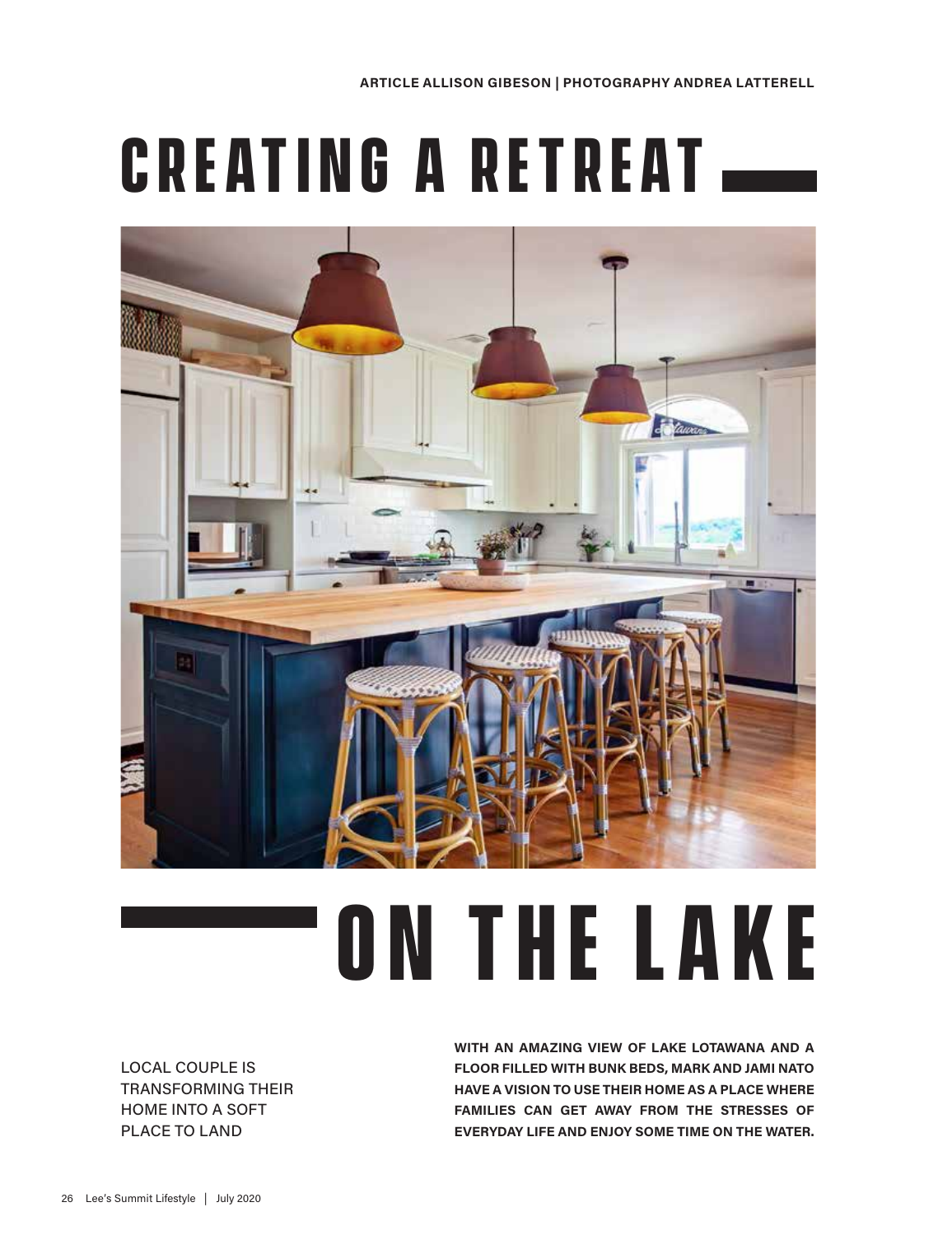





**CONTINUED >**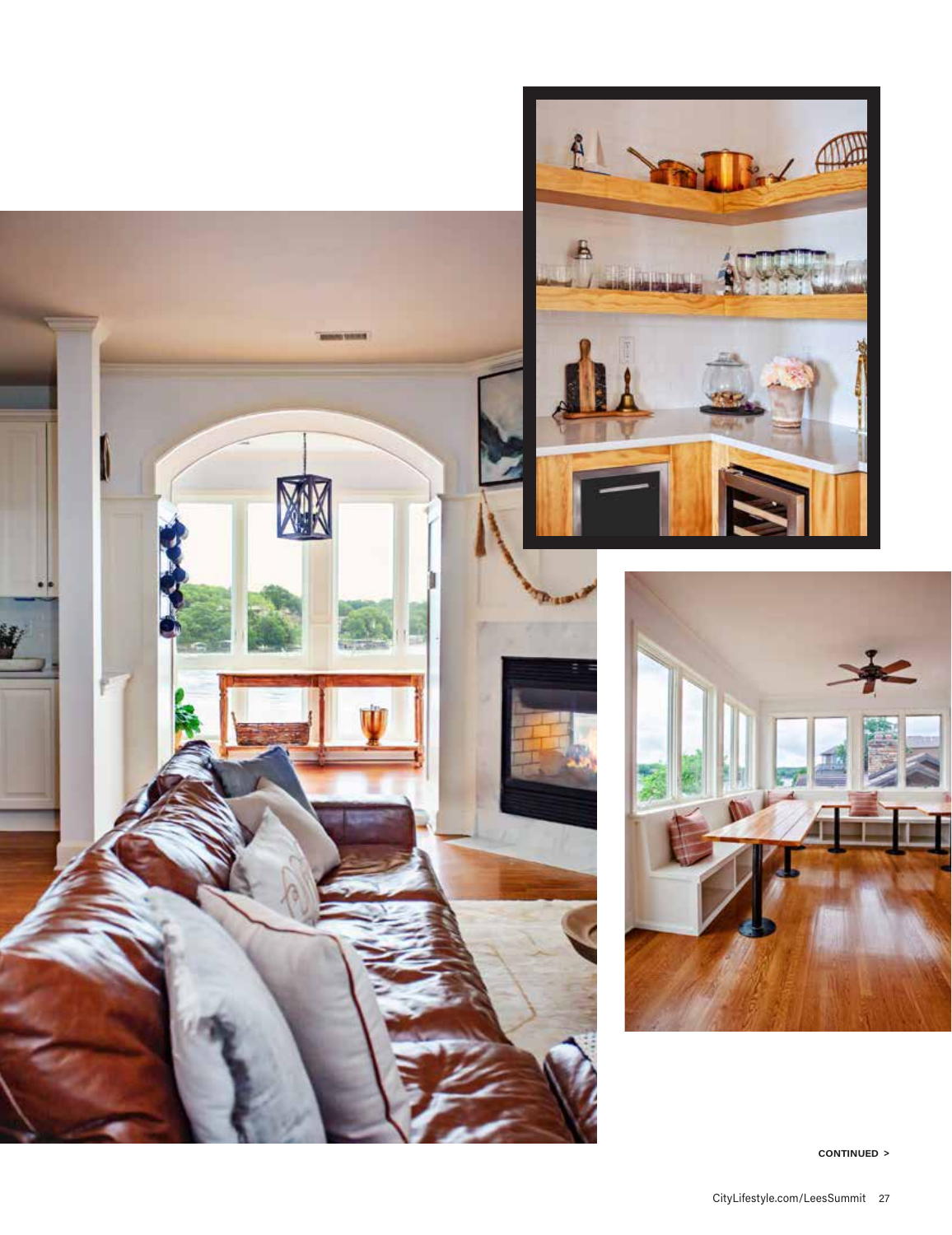Jami admits she did not initially see the possibilities in the home as she says she is not a water or lake person. After all, Jami and her husband, Mark, also own a home in Leawood, and they were not looking to buy a home at Lake Lotawana. A realtor friend then told them about the home and encouraged them to come take a look.

The home was large with four floors, including an elevator. Everything needed to be redone, and Jami thought they had enough projects going at their primary residence in Leawood.

"Not every relationship is love at first sight," Jami says.

the kids. On the bunk floor they replaced the old carpet with hardwood floors.

Jami says the home can sleep about 24 people comfortably, giving it the capacity for large-scale hosting. As enthusiastic as they are about hosting, their family also enjoyed the excellent reprieve the home provided during quarantine time—with the kids replacing screen time with lake activities.

"It has been one of the best investments not only for real estate, but for our mental health," Jami says. "I couldn't have guessed how calming the water would have been and how much we would have needed this when we (okay, just I) reluctantly bought the home two years ago."

## **" we hope people feel seen and loved and r ested when they walk through our doors. It is one of our greatest joys to invite people into a space we love dearly."**

Yet she could not stop thinking about the view, and she noticed the sparkle in her husband's eye when he talked about the home. Before she knew it, she was lying awake thinking about painting the cabinets and walls. Today, they are spending their second summer there and enjoying the retreat it provides.

"When you retreat, you are supposed to rest," Jami says. "Our goal with the place is to give people a soft place to land."

To date, they have redone the main floor with the kitchen and transformed another floor into the bunk floor. They painted the walls on the main floor white, painted the island emerald teal and installed new countertops. An eating area with bench tables is a favorite place for

They haven't knocked out any walls but have instead rethought how to use different spaces to avoid changing the layout.

"At the lake house we didn't do any major splurges on furniture because we don't want anyone to feel bad for really relaxing and using the house," Jamie says. "It's made to be lived in and loved and used. I can't imagine owning a home out here and just letting it sit or only using it one time a year. We want to be good stewards of such a large space and wonderful lake community. Homes are made for hosting, not hoarding. Now more than ever, we hope people feel seen and loved and rested when they walk through our doors. It is one of our greatest joys to invite people into a space we love dearly."

**CONTINUED >**